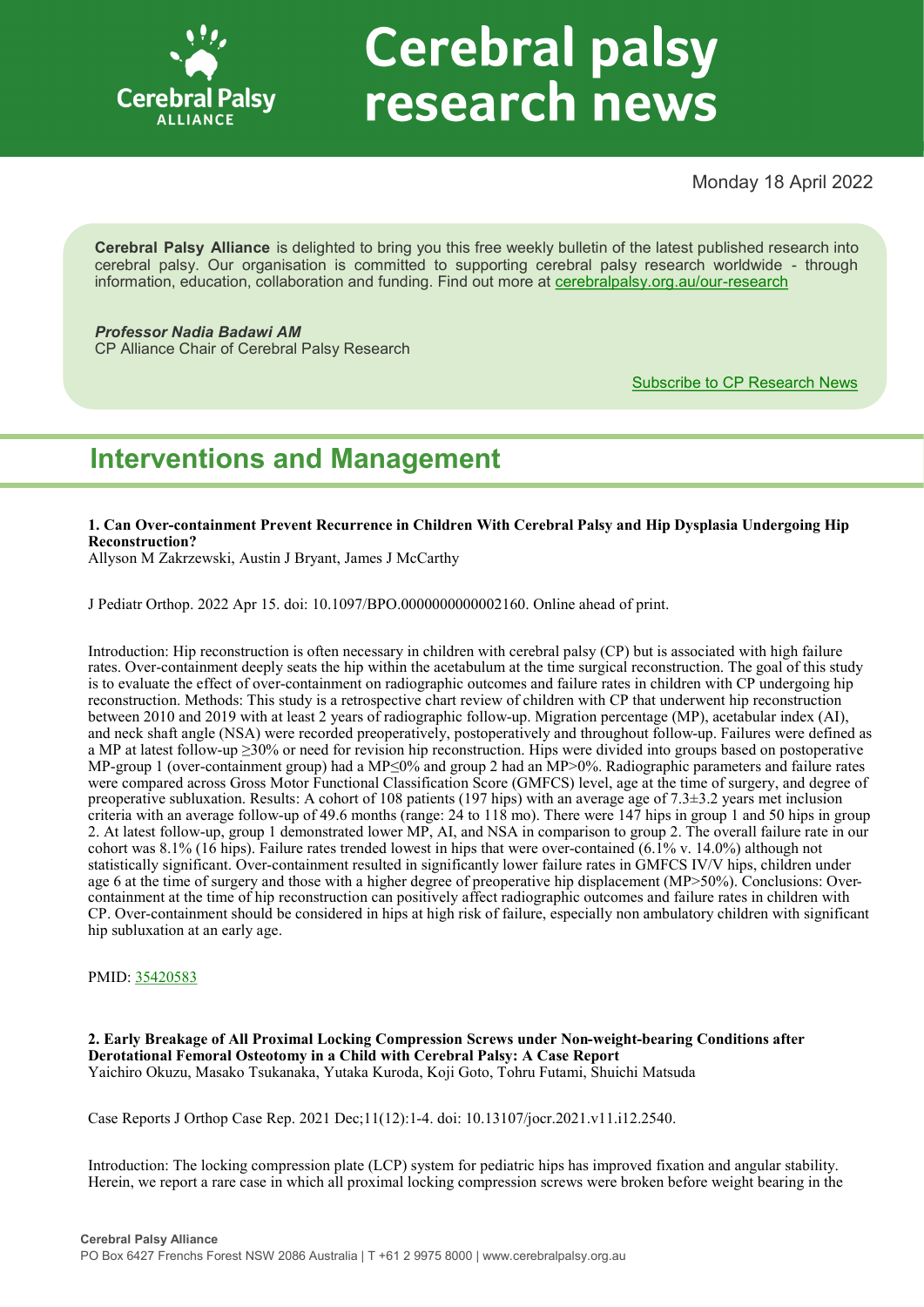early post-operative period after derotational femoral osteotomy in a child with spastic cerebral palsy (CP). Case report: Derotational femoral osteotomy was performed using a LCP system for a 9-year-old boy with spastic CP to correct excessive femoral anteversion, causing unstable toe-in gait. Proximal screw breakage was found 2 weeks postoperatively during hip-spica casting under non-weight-bearing conditions. Implant breakage was considered a result of the excessive spasticity of the lower limb. At the time of reoperation, shortening and varus correction of the femur and muscle tendon release were performed in addition to the refixation of the osteotomy. Intensive pain control was ensured, and anti-spastic medication and botulinum toxin injection were administered. Complete bone healing was successfully achieved 6 months after the second surgery. Conclusion: Surgeons need to consider the spasticity of the lower limb as a cause of implant failure. Management to reduce spasticity and mechanical load to the implant is important for preventing implant failures in patients with spastic CP.

PMID: [35415138](http://www.ncbi.nlm.nih.gov/pubmed/35415138)

#### **3. Comment on "The Split Transfer of Tibialis Anterior Tendon to Peroneus Tertius Tendon for Equinovarus Foot in Children with Cerebral Palsy"**

Hüseyin Sina Coşkun, İsmail Büyükceran, Yılmaz Tomak

Acta Orthop Traumatol Turc. 2022 Mar;56(2):157. doi: 10.5152/j.aott.2022.21326.

No abstract available

PMID: [35416170](http://www.ncbi.nlm.nih.gov/pubmed/35416170)

#### **4. The effect of an ankle-foot orthosis on tibiofemoral motion during step-up and step-down in healthy adults** Jamie B Hall, Trent M Guess

Prosthet Orthot Int. 2022 Apr 1;46(2):148-154. doi: 10.1097/PXR.0000000000000073.

Background: Solid ankle-foot orthoses (SAFOs) are frequently prescribed in conditions such as cerebral palsy and stroke. Although gait is improved in the short term, long-term effects of limiting ankle and foot motion during functional activities on joints such as the knee have not been investigated. Our study purpose was to compare tibiofemoral (TF) motion in shoe and SAFO conditions in healthy adults to inform future studies in clinical populations. Methods: A custom-made device using electromagnetic sensors was used to collect three-dimensional TF rotation data while 29 healthy adult participants (female participants  $= 19$ , age  $= 24.4 \pm 4.5$  years) performed step-up/step-down in shoe and SAFO conditions. Results: In the SAFO condition during step-up, extent of motion was greater in frontal and transverse planes and less in the sagittal plane. Discrete values at 0%-10% of the cycle in sagittal, 50%-100% in frontal, and 40%-100% in transverse planes were statistically different, producing more abduction and external rotation. In the SAFO condition during step-down, extent of motion was significantly greater in the frontal and transverse planes. Discrete values were statistically different in 40%-60% of the cycle in sagittal, 0%- 30% and 70%-90% in frontal, and 0%-30% and 70%-90% in transverse planes, producing more abduction and external rotation in the first half of the cycle and more adduction and internal rotation in the second half of the cycle. Conclusions: An SAFO affects triplanar TF kinematics in healthy adults during step-up/step-down. Future investigations into ankle-foot orthosis prescription and TF motion in clinical populations will facilitate optimal ankle-foot orthosis prescription and knee function in the long term.

PMID: [35412522](http://www.ncbi.nlm.nih.gov/pubmed/35412522)

### **5. The SIT-PT Trial Protocol: a Dose-Matched Randomized Clinical Trial Comparing 2 Physical Therapist Interventions for Infants and Toddlers with Cerebral Palsy**

Stacey C Dusing, Regina T Harbourne, Lin-Ya Hsu, Natalie A Koziol, Kari Kretch, Barbara Sargent, Sandra Jensen-Willett, Sarah Westcott McCoy, Douglas L Vanderbilt

Phys Ther. 2022 Apr 11;pzac039. doi: 10.1093/ptj/pzac039. Online ahead of print.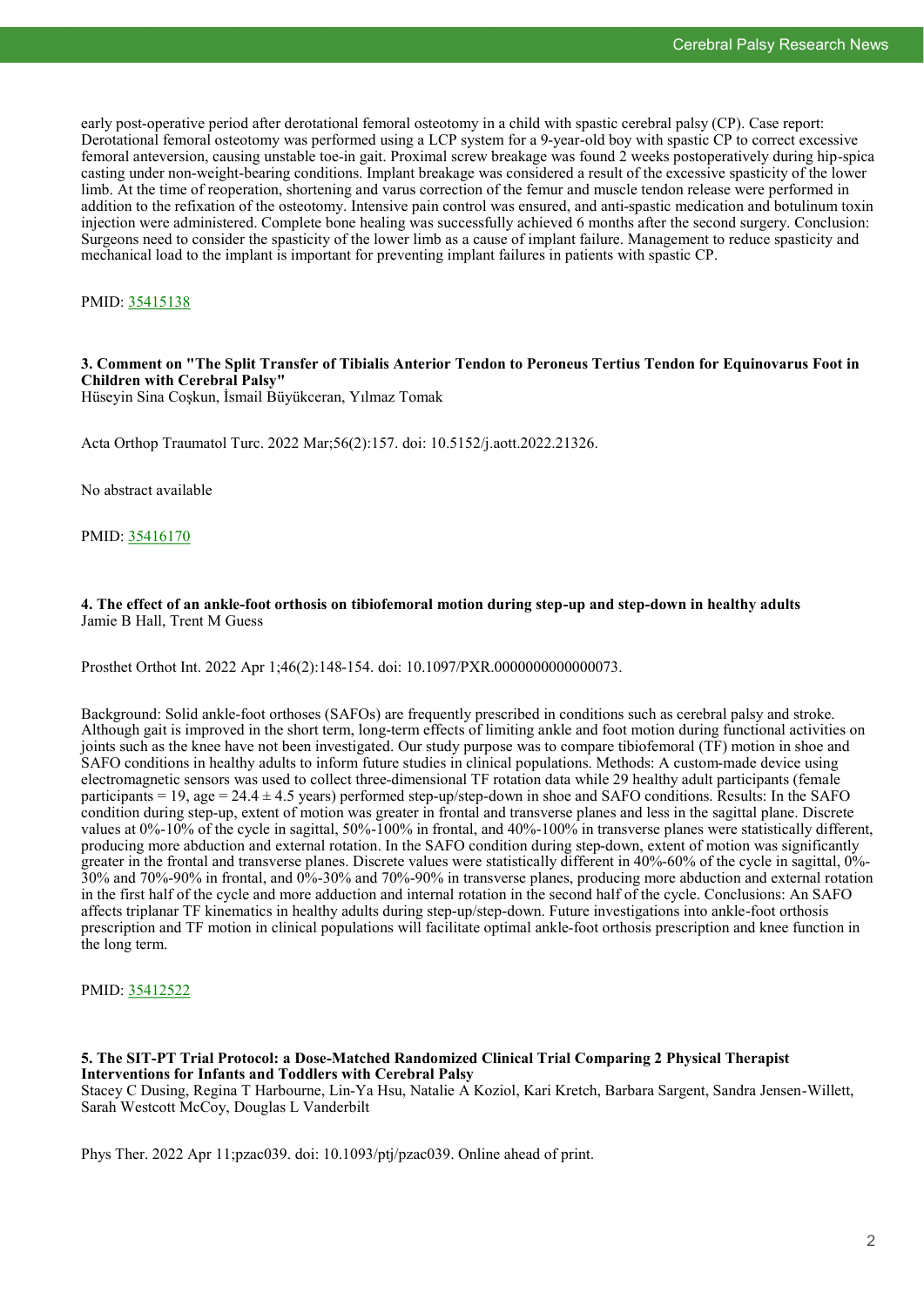Objective: Although early intervention for infants at risk for cerebral palsy is routinely recommended, the content of intervention is poorly described, varies widely, and has mixed supporting evidence. The purpose of this study is to compare efficacy of 2 interventions grounded in differing domains of the International Classification of Functioning, Disability and Health on developmental outcomes of infants with or at high risk of cerebral palsy. Methods: Infants who meet inclusion criteria will be randomized into either Sitting Together and Reaching To Play (START-Play) or Movement, Orientation, Repetition, Exercise Physical Therapy (MORE-PT) groups. Both groups will receive intervention twice weekly for 3 months and follow-up at 3-, 6-, 9-, and 12-months from baseline. The primary objectives compare changes over time and between groups in sitting, gross motor and cognitive development. The setting is the infant's home unless the caregiver requests otherwise. One hundred and fifty infants between 8 and 24 months of age will be enrolled in 3 geographically, racially, and ethnically diverse sites: Los Angeles, California; Omaha, Nebraska; and Seattle, Washington. Enrolled infants will demonstrate motor delays, emerging sitting skills, and signs of neurologic impairment. START-Play targets activities including sitting, reaching, and motor-based problem solving to improve global development. In contrast, MORE-PT focuses on strengthening and musculoskeletal alignment while encouraging repeated movement practice. Outcome measures include the Gross Motor Function Measure, Bayley Scales of Infant Development-IV, Assessment of Problem Solving in Play, and a Parent Child Interaction assessment. Enrolled children will maintain usual intervention services due to ethical concerns with intervention withdrawal.

PMID: [35421222](http://www.ncbi.nlm.nih.gov/pubmed/35421222)

#### **6. Bronchiectasis - Exercise as Therapy (BREATH): rationale and study protocol for a multi-center randomized controlled trial**

Taryn Jones, Kerry-Ann F O'Grady, Vikas Goyal, Ian B Masters, Gabrielle McCallum, Christopher Drovandi, Thomas Lung, Emmah Baque, Denise S K Brookes, Caroline O Terranova, Anne B Chang, Stewart G Trost

Trials. 2022 Apr 11;23(1):292. doi: 10.1186/s13063-022-06256-2.

Background: Globally, bronchiectasis (BE) unrelated to cystic fibrosis (CF) is recognized as a major cause of respiratory morbidity, mortality, and healthcare utilization. Children with BE regularly experience exacerbations of their condition resulting in frequent hospitalizations and decreased health-related quality of life (HR-QoL). Guidelines for the treatment and management of BE call for regular exercise as a means of improving aerobic fitness and HR-QoL. Moreover, research in adults with BE has shown that exercise can reduce the frequency of exacerbations, a potent predictor of future lung function decline and respiratory morbidity. Yet, to date, the health benefits resulting from therapeutic exercise have not been investigated in children with BE. The BREATH, Bronchiectasis - Exercise as Therapy, trial will test the efficacy of a novel 8-week, playbased therapeutic exercise program to reduce the frequency of acute exacerbations over 12 months in children with BE (aged  $\geq$ 4 and < 13 years). Secondary aims are to determine the cost-effectiveness of the intervention and assess the program's impact on aerobic fitness, fundamental movement skill (FMS) proficiency, habitual physical activity, HR-QoL, and lung function. Methods: This multi-center, observer-blinded, parallel-group (1:1 allocation), randomized controlled trial (RCT) will be conducted at three sites. One hundred and seventy-four children  $\geq 4$  and  $\leq 13$  years of age with BE will be randomized to a developmentally appropriate, play-based therapeutic exercise program (eight, 60-min weekly sessions, supplemented by a home-based program) or usual care. After completing the baseline assessments, the number of exacerbations and secondary outcomes will be assessed immediately post-intervention, after 6 months of follow-up, and after 12 months of follow-up. Monthly, parental contact and medical review will document acute respiratory exacerbations and parameters for costeffectiveness outcomes. Discussion: The BREATH trial is the first fully powered RCT to test the effects of a therapeutic exercise on exacerbation frequency, fitness, movement competence, and HR-QoL in children with bronchiectasis. By implementing a developmentally appropriate, play-based exercise program tailored to the individual needs of children with bronchiectasis, the results have the potential for a major paradigm shift in the way in which therapeutic exercise is prescribed and implemented in children with chronic respiratory conditions. The exercise program can be readily translated. It does not require expensive equipment and can be delivered in a variety of settings, including the participant's home. The program has strong potential for translation to other pediatric patient groups with similar needs for exercise therapy, including those with obesity, childhood cancers, and neurological conditions such as cerebral palsy.

PMID: [35410363](http://www.ncbi.nlm.nih.gov/pubmed/35410363)

#### **7. Eye Movement Disorders in Movement Disorders**

Panagiotis Kassavetis, Diego Kaski, Tim Anderson, Mark Hallett

Review Mov Disord Clin Pract. 2022 Feb 16;9(3):284-295. doi: 10.1002/mdc3.13413. eCollection 2022 Apr.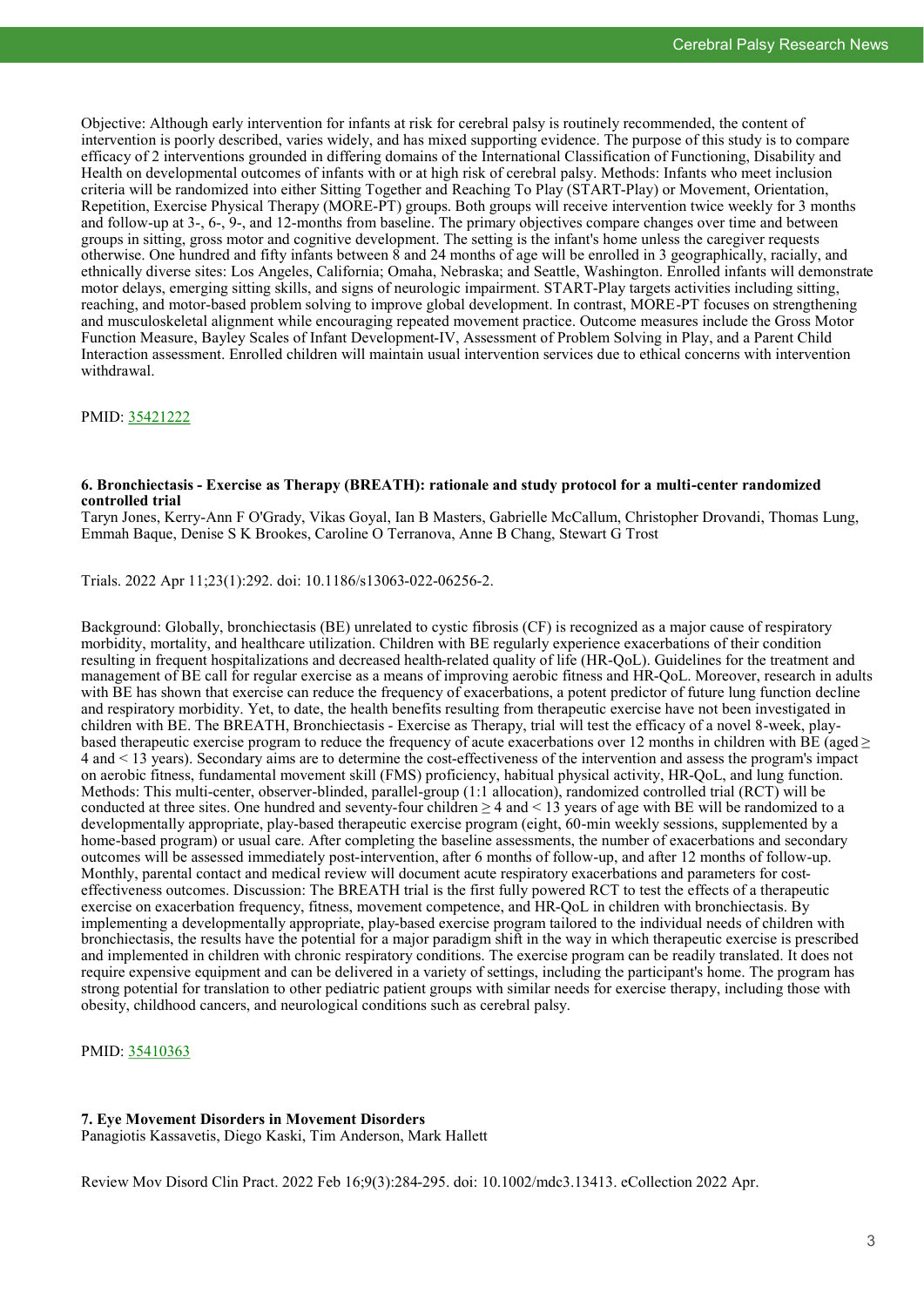Oculomotor assessment is an essential element of the neurological clinical examination and is particularly important when evaluating patients with movements disorders. Most of the brain is involved in oculomotor control, and thus many neurological conditions present with oculomotor abnormalities. Each of the different classes of eye movements and their features can provide important information that can facilitate differential diagnosis. This educational review presents a clinical approach to eye movement abnormalities that are commonly seen in parkinsonism, ataxia, dystonia, myoclonus, tremor, and chorea. In parkinsonism, subtle signs such as prominent square wave jerks, impaired vertical optokinetic nystagmus, and/or the "round the houses" sign suggest early progressive supranuclear gaze palsy before vertical gaze is restricted. In ataxia, nystagmus is common, but other findings such as oculomotor apraxia, supranuclear gaze palsy, impaired fixation, or saccadic pursuit can contribute to diagnoses such as ataxia with oculomotor apraxia, Niemann-Pick type C, or ataxia telangiectasia. Opsoclonus myoclonus and oculopalatal myoclonus present with characteristic phenomenology and are usually easy to identify. The oculomotor exam is usually unremarkable in isolated dystonia, but oculogyric crisis is a medical emergency and should be recognized and treated in a timely manner. Gaze impersistence in a patient with chorea suggests Huntington's disease, but in a patient with dystonia or tremor, Wilson's disease is more likely. Finally, functional eye movements can reinforce the clinical impression of a functional movement disorder.

PMID: [35402641](http://www.ncbi.nlm.nih.gov/pubmed/35402641)

#### **8. On Error-Related Potentials During Sensorimotor-Based Brain-Computer Interface: Explorations With a Pseudo-Online Brain-Controlled Speller**

Michele Bevilacqua, Serafeim Perdikis, Jose Del R Millan

IEEE Open J Eng Med Biol. 2020 Feb 14;1:17-22. doi: 10.1109/OJEMB.2019.2962879. eCollection 2020.

Objective: Brain-computer interface (BCI) spelling is a promising communication solution for people in paralysis. Currently, BCIs suffer from imperfect decoding accuracy which calls for methods to handle spelling mistakes. Detecting error-related potentials (ErrPs) has been early identified as a potential remedy. Nevertheless, few works have studied the elicitation of ErrPs during engagement with other BCI tasks, especially when BCI feedback is provided continuously. Methods: Here, we test the possibility of correcting errors during pseudo-online Motor Imagery (MI) BCI spelling through ErrPs, and investigate whether BCI feedback hinders their generation. Ten subjects performed a series of MI spelling tasks with and without observing BCI feedback. Results: The average pseudo-online ErrP detection accuracy was found to be significantly above the chance level in both conditions and did not significantly differ between the two (74% with, and 78% without feedback). Conclusions: Our results support the possibility to detect ErrPs during MI-BCI spelling and suggest the absence of any BCI feedback-related interference.

#### PMID: [35402943](http://www.ncbi.nlm.nih.gov/pubmed/35402943)

#### **9. Ankle Exoskeleton Assistance Increases Six-Minute Walk Test Performance in Cerebral Palsy** Benjamin Conner, Greg Orekhov, Zachary Lerner

IEEE Open J Eng Med Biol. 2021 Dec 15;2:320-323. doi: 10.1109/OJEMB.2021.3135826. eCollection 2021.

Objective: To determine the effects of providing battery-powered ankle dorsiflexor and plantar flexor exoskeleton assistance on six-minute walk test performance and efficiency in children and young adults with cerebral palsy by comparing distance walked under exoskeleton assisted (Assisted) and no device (Shod) walking conditions, and explore the acclimation rate to maximal walking with ankle exoskeleton assistance. Results: Six-minute walk test performance significantly improved under the final Assisted condition test compared to the Shod condition (42 ± 27 m, p = 0.02), surpassing the minimum clinically important difference range for children and young adults with CP. There was no difference in walking efficiency (-0.06 ± 0.1, p  $= 0.3$ ). Participants had an average acclimation rate of 19.6 m per session. Conclusions: Powered ankle assistance can significantly improve six-minute walk test performance in individuals with mild-to-moderate gait impairment from CP, supporting the use of this intervention to improve functional mobility and walking capacity in this patient population.

PMID: [35402970](http://www.ncbi.nlm.nih.gov/pubmed/35402970)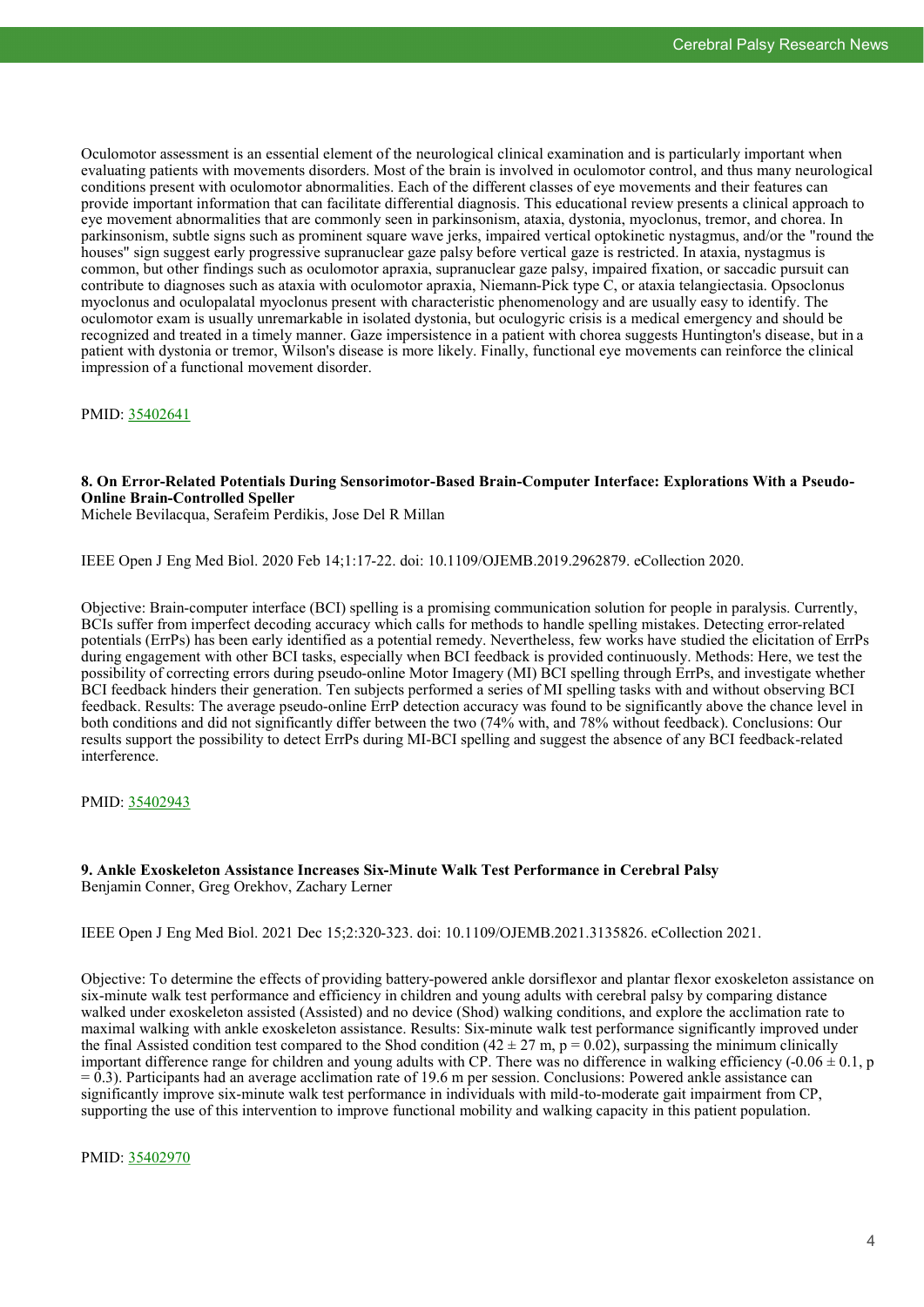**10. Neonatal Neuroimaging in Neonatal Intensive Care Graduates Who Subsequently Develop Cerebral Palsy** Malcolm R Battin, Sîan A Williams, Anna Mackey, Woroud Alzaher, Alexandra Sorhage, N Susan Stott

J Clin Med. 2022 Mar 28;11(7):1866. doi: 10.3390/jcm11071866.

Cerebral palsy is a common cause of physical disability. The New Zealand Cerebral Palsy Register (NZCPR) was established in 2015 and reports national data. Internationally, an early CP diagnosis has been a focus, with imaging and clinical tools used to enable early accurate detection. Accordingly, guidelines are being developed for New Zealand, including a specific pathway for high-risk neonatal intensive care (NICU) graduates, reflecting the high rate of CP in this group. To inform this work, we reviewed imaging data from a retrospective NICU cohort identified from the NZCPR. In these 140 individuals with CP and a confirmed NICU admission during 2000-2019 inclusive, imaging frequency, modality, and rate of abnormality was determined. Overall, 114 (81.4%) had imaging performed in the NICU, but the frequency and modality used varied by gestational subgroup. For infants born at less than 32 weeks gestation, 53/55 had routine imaging with ultrasound, and IVH was graded as none or mild (grade 1-2) in 35 or severe (grade 3-4) in 18 infants. For the 34 infants born between 32-36 weeks gestation, only 13/19 imaged in the NICU were reported as abnormal. For 51 term-born infants, 41/42 imaged in the NICU with MRI had abnormal results.

PMID: [35407475](http://www.ncbi.nlm.nih.gov/pubmed/35407475)

#### **11. Use of health services and unmet needs among adults with cerebral palsy in Ireland**

Manjula Manikandan, Claire Casey, Anne Doyle, Claire Kerr, Michael Walsh, Aisling Walsh, Jennifer M Ryan

Dev Med Child Neurol. 2022 Apr 8. doi: 10.1111/dmcn.15233. Online ahead of print.

Aim: To describe use of health services, unmet needs relating to health services, and identify factors associated with service use among adults with cerebral palsy (CP) in Ireland. Method: Data relating to demographics, secondary diagnoses, current use of health services and assistive devices, and unmet needs for both were obtained on adults with CP from the National Physical and Sensory Disability Database. Logistic regression was used to identify factors associated with service use. Results: A total of 1268 adults with CP were included in this study. Over half were male (56%) and 78% lived with parents, siblings, or other family relatives. Physiotherapy, occupational therapy, and orthotics/prosthetic services were the most commonly used services, used by 57%, 48%, and 35% of the sample respectively. Unmet needs were highest for physiotherapy (23%) and occupational therapy services (13%). Age, sex, living arrangements, and wheelchair use were frequently associated with current service use. Interpretation: Adults with CP used a wide range of health services and unmet needs were reported for all services. The findings highlight a need for planning and development of services to meet their needs, regardless of their age, mobility level, or living arrangements.

PMID: [35396701](http://www.ncbi.nlm.nih.gov/pubmed/35396701)

#### **12. Placental abruption associated with cerebral palsy** Shunji Suzuki

J Nippon Med Sch. 2022 Apr 11. doi: 10.1272/jnms.JNMS.2022\_89-312. Online ahead of print.

Placental abruption is separation of the placenta from its normal implantation site of the uterine body before delivery of the fetus during pregnancy or labor. It is a major cause of cerebral palsy registered in the Japan Obstetric Compensation System for Cerebral Palsy (JOCSC). It is classified into revealed and concealed hemorrhage types by the presence or absence of external bleeding, and the latter is associated with a poorer prognosis for mothers and infants. If the survival of the fetus is confirmed in cases of placental abruption, the fetus should usually be delivered promptly. There is no evidence-based preventive methods for placental abruption. Therefore, an awareness of the early symptoms of placental abruption among pregnant Japanese women is important.

PMID: [35400718](http://www.ncbi.nlm.nih.gov/pubmed/35400718)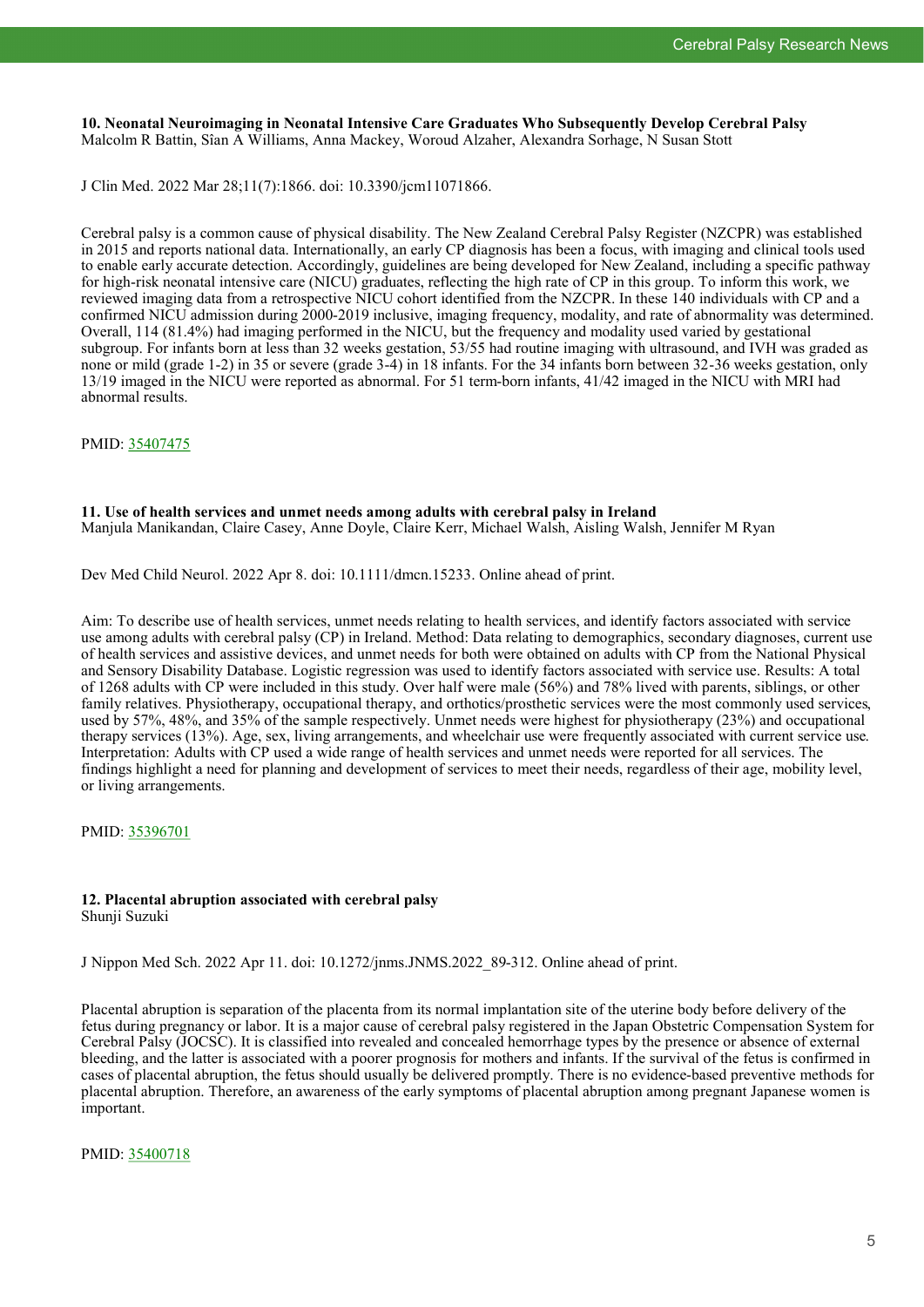**13. Early Motor Repertoire of Very Preterm Infants and Relationships with 2-Year Neurodevelopment** Amanda K-L Kwong, Roslyn N Boyd, Mark D Chatfield, Robert S Ware, Paul B Colditz, Joanne M George

J Clin Med. 2022 Mar 25;11(7):1833. doi: 10.3390/jcm11071833.

The Motor Optimality Score, revised (MOS-R) is an extension of the Prechtl General Movements Assessment. This study aims to determine the relationship between MOS-R and 2-year neurodevelopmental outcomes in a cohort of 169 infants born very preterm  $($ <31 weeks' gestational age), and to examine the predictive validity of the MOS-R at 3-4 months' corrected age (CA) above perinatal variables associated with poor outcomes, including Prechtl fidgety movements. Development at 2 years' CA was assessed using Bayley Scales of Infant and Toddler Development, Third edition (Bayley-III) (motor/cognitive impairment: Bayley-III ≤ 85) and Neurological, Sensory, Motor, Developmental Assessment (NSMDA) (neurosensory motor impairment: NSMDA  $\geq$  12). Cerebral palsy (CP) was classified at 2 years as definite or clinical. The MOS-R was related to 2year outcomes: Bayley-III motor (BMOS-R = 1.24 95% confidence interval  $(0.78, 1.70)$ ), cognitive (BMOS-R = 0.91 (0.48, 1.35)), NSMDA scores (BMOS-R = -0.34 (-0.42, -0.25)), definite CP (odds ratio [OR] 0.67 (0.53, 0.86)), clinical CP (OR 0.74  $(0.66, 0.83)$ ) for each 1-point increase in MOS-R. MOS-R  $\leq$  23 predicted motor (sensitivity 78% (60-91%); specificity 63% (54 -72%)) and neurosensory motor impairment (sensitivity 86% (64-97%); specificity 59% (51-68%)). The MOS-R is strongly related to CP and motor and cognitive delay at 2 years and is a good predictor of motor and neurosensory motor impairment.

PMID: [35407440](http://www.ncbi.nlm.nih.gov/pubmed/35407440)

## **14. A systematic review on extracorporeal shock wave therapy and botulinum toxin for spasticity treatment: a comparison on efficacy**

Emanuela E Mihai, Marius N Popescu, Alina N Iliescu, Mihai Berteanu

Eur J Phys Rehabil Med. 2022 Apr 12. doi: 10.23736/S1973-9087.22.07136-2. Online ahead of print.

Introduction: The complexity of spasticity requires a continuous effort in terms of more adapted treatments for patients and accurate management. Through this systematic review, we aimed to evaluate and compare the effectiveness of Extracorporeal Shock Wave Therapy (ESWT) with Botulinum Toxin Type A (BoNT-A) on reducing spasticity both in children and adults. Evidence acquisition: An electronic search of PubMed/ MEDLINE, Scopus, Ovid MEDLINE(R), and search engine of Google Scholar was performed. Publications ranging from January 2010 to January 2021, published in the English language and available as full-texts were eligible for inclusion and they were searched without any country restriction. The study was conducted in accordance with the Preferred Reporting Items for Systematic Reviews and Meta-analyses (PRISMA) guidelines. Evidence synthesis: A total of five studies were included in the present systematic review. Screening of the references, data extraction, and risk of bias assessment were performed by two independent authors. The methodological quality and risk of bias were conducted using the Physiotherapy Evidence Database (PEDro) scale. The primary outcome was spasticity grade assessed by the Modified Ashworth Scale (MAS) and/or Modified Tardieu Scale (MTS). Additional outcomes were active range of motion (AROM), passive range of motion (PROM), upper extremity Fugl-Meyer Assessment (UE-FMA), pain intensity assessed through Visual Analogue Scale (VAS), spasm frequency scale (SFS), sonographic parameters, betweengroup comparison, and treatment response rate. Conclusions: A beneficial effect on spasticity was found for both treatments: evidence showed that ESWT and BoNT-A can ameliorate spasticity considering parameters such as MAS, MTS, AROM, PROM, UE-FMA, VAS and SFS in post-stroke, multiple sclerosis, and cerebral palsy patients. Further research is required to strengthen the evidence, and more suitable study protocols are highly needed.

#### PMID: [35412036](http://www.ncbi.nlm.nih.gov/pubmed/35412036)

#### **15. Effectiveness of different extrinsic feedback forms on motor learning in children with cerebral palsy: a systematic review**

Jorine Schoenmaker, Han Houdijk, Bert Steenbergen, Heleen A Reinders-Messelink, Marina M Schoemaker

Disabil Rehabil. 2022 Apr 13;1-14. doi: 10.1080/09638288.2022.2060333. Online ahead of print.

Purpose: Motor learning interventions for children with cerebral palsy (CP) that elicit relatively permanent and transferable